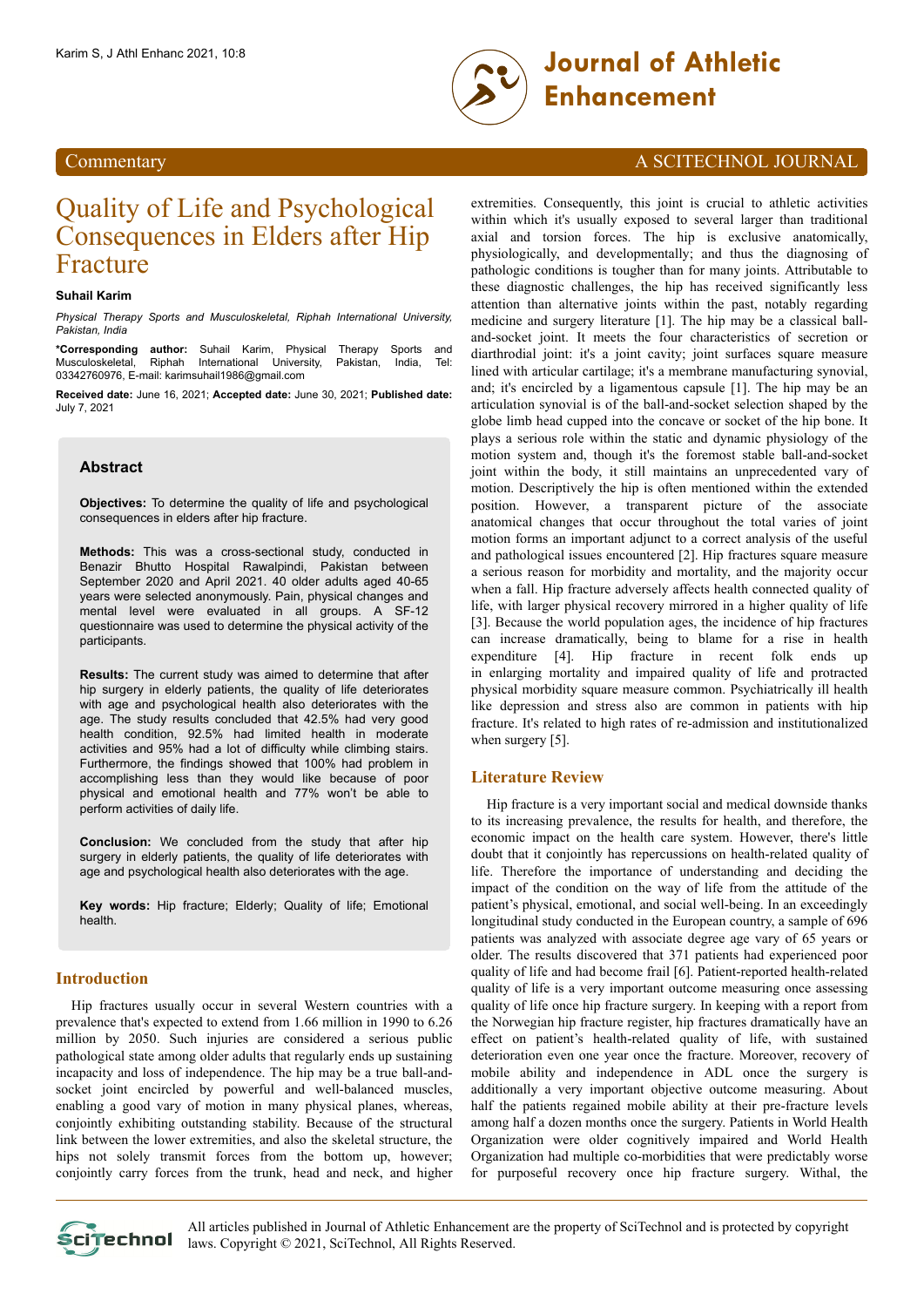correlation between ADL and quality of life among geriatric patients once hip fracture surgery still leaves an area to be explored. In another prospective study conducted in Taiwan, the man of science collected knowledge from 117 elder patients undergoing hip fracture surgery. Once the 6-month follow-up, solely two-hundredth of old patients undergoing repair for hip fracture was ready to recover baseline ADL [7]. In another study conducted in Persia, a sample of eighty-eight older adults was analyzed. The results showed that four hundred and forty yards of the old had a worried of falling once hip fracture surgery [8]. Another prospective empiric cohort study was conducted at the medical science Department of Danderyd hospital in 2010-2013. The results showed that solely thirty-five patients had suffered from depression once hip fracture surgery [9].

#### **Methodology**

The study design is analytical Cross-sectional study. The study duration is 6 months from October 2020-April 2021.This research has been carried out on elders aged 40-65 years in the vicinity of Benazir Bhutto Hospital. The sample size was calculated by using online software "Rao Soft" with variance of 5, confidence level of 95%, response distribution 50% and the population size was taken 40. The resultant sample size recommended was 37.Non probability convenience sampling technique has been used because participants are selected based on availability and willingness to take part. Sample is selected by the inclusion/exclusion criteria:

#### **Inclusion criteria:**

Age 40-65 years old

Acute pain

#### **Exclusion Criteria:**

Chronic pain

Medications that changes the type and quantity of pain

The data was collected in Benazir Bhutto Hospital. Participants were selected non-randomly through convenient sampling method. Participants were given a questionnaire to correctly answer all the questions in the form related to pain, mental stress and physical pain. Informed consent was taken from the participants. Short Form Survey (SF-12) questionnaire was given to the participants. The SF-12 is a health-related quality-of-life questionnaire consisting of twelve questions that measure eight health domains to assess physical and mental health. Physical health-related domains include General Health (GH), Physical Functioning (PF), Role Physical (RP) and Body Pain (BP) [10].

#### **Ethical considerations:**

Research was conducted after taking informed consent from Benazir Bhutto Hospital and Participants. All patient identifiers like name, email id; telephone numbers remained confidential and were not used in any publication. Participant's cultural and moral values as well as privacy were respected in every way. Completed questionnaire was given numerical codes. In our study there was no significant ethical issue.

### **Results**

#### **Descriptive Analysis**

In general, would you say your health is?

|           | Frequency | Percent |
|-----------|-----------|---------|
| Excellent |           | 2.5     |
| Very good | 17        | 42.5    |
| Good      | 16        | 40      |
| Fair      | 6         | 15      |
| Total     | 40        | 100     |

**Table 1:** According to the results after surgery majority of the participants answered that their general health condition is very good *i.e.,* 42.5% of total participants.

#### Does your health limit you in moderate activities?

|                  | Frequency | Percent |
|------------------|-----------|---------|
| Limited a lot    | -3        | 7.5     |
| Limited a little | -37       | 92.5    |
| Total            | 40        | 100     |

**Table 2:** 92.5% of participants after surgery answered that their health limits them a little in moderate activities.

Does your health limits you in climbing several flights of stairs?

| Limited a lot    | 38 | 95  |
|------------------|----|-----|
| Limited a little |    | u   |
| Total            | 40 | 100 |

**Table 3:** According to the results 95% participants had a lot of difficulty while climbing several flights of stairs.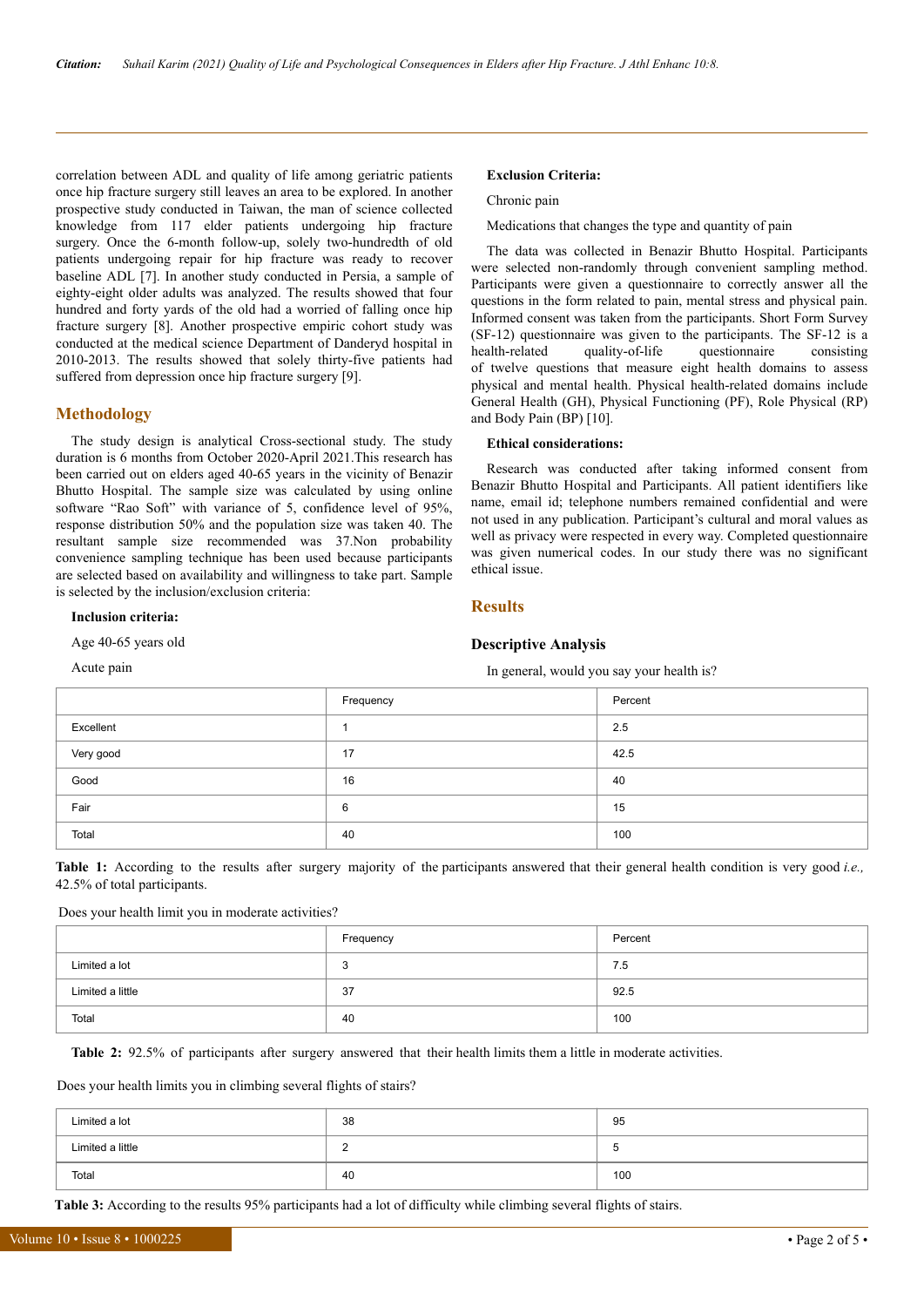# **DURING PAST 4 WEEKS, ANY PROBLEM IN** ACCOMPLISHED LESS THAN YOU WOULD LIKE? OR DURING PAST 4 WEEKS, YOUR PHYSICAL HEALTH WERE LIMITED IN KIND OF WORK OR **ACTIVITIES?**



**Figure 1:** Results showed that during last month 100% of participant had problem in accomplishing less than they would like and also due to their poor physical health they were limited in performing activities of daily living.



Figure 2: 100% participants were unable accomplish the task as they desire due to emotional problem in last 4 weeks.



**Figure 03:** During past 4 weeks due to emotional problems 77% participants won't able to perform activities of daily living.

| <b>Grades</b>            | During past 4 weeks, how<br>much of time have you felt<br>calm and peaceful? | During past 4 weeks, did<br>you have a lot of energy? | During past 4 weeks, have<br>you felt downhearted and<br>blue? | During past 4 weeks, how<br>much of time has your<br>health<br>physical<br>or<br>problems<br>emotional<br>social<br>interfered<br>with<br>activities? |
|--------------------------|------------------------------------------------------------------------------|-------------------------------------------------------|----------------------------------------------------------------|-------------------------------------------------------------------------------------------------------------------------------------------------------|
|                          | Frequency (%)                                                                | Frequency (%)                                         | Frequency (%)                                                  | Frequency (%)                                                                                                                                         |
| All the time             |                                                                              |                                                       |                                                                |                                                                                                                                                       |
| Most of the time         |                                                                              |                                                       |                                                                | 9(22.5%)                                                                                                                                              |
| Good bit of time         |                                                                              | 39(97.5%)                                             | 2(5%)                                                          | 31(77.5%)                                                                                                                                             |
| Some of the time         | 29 (72.5%)                                                                   | $1(2.5\%)$                                            | 38(95%)                                                        |                                                                                                                                                       |
| Little of time           | 11(27.5%)                                                                    |                                                       |                                                                |                                                                                                                                                       |
| None                     |                                                                              |                                                       |                                                                |                                                                                                                                                       |
| <b>Total Participant</b> | 40                                                                           | 40                                                    | 40                                                             | 40                                                                                                                                                    |

**Table 4:** Participants mental status the frequency

# **Inferential Results**

Results from One way ANOVA for quality of life showed statistical

insignificant results i.e.,  $(p>0.05)$  also for psychological consequences one was ANOVA result was statistically insignificant (p>0.05).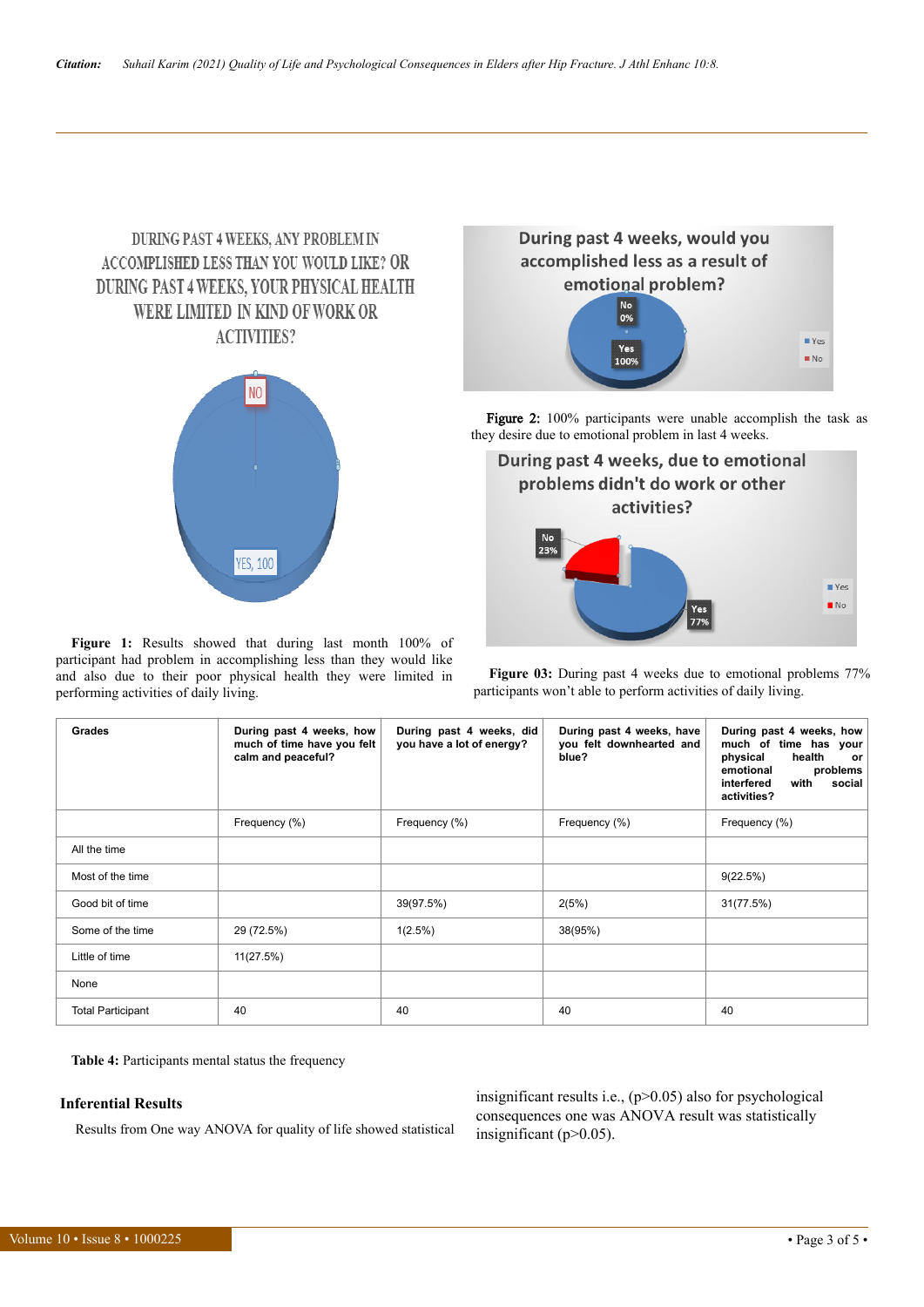#### **Discussion**

The current study was aimed to determine that after hip surgery in elderly patients, the quality of life deteriorates with age and psychological health also deteriorates with the age. The study results concluded that 42.5% of total participants had very good health condition after hip fracture while 92.5% had limited health in moderate activities and 95% had a lot of difficulty while climbing stairs. Furthermore, the findings showed that during last month 100% of participants had problem in accomplishing less than they would like because of poor physical health that they were limited in performing activities of daily living and 77% won't be able to perform activities of daily life.

A similar study was conducted in 2003 in Netherland, by ROMKE VAN BALEN et al. to examine the quality of life and psychological consequences in elders after hip fracture. In 208 patients, only 18% of the participants had reached the same level of functioning before the hip fracture and remaining had low quality of life after hip fracture. RAP for functional status and NHP for changes in emotion, pain and energy scoring were also lowered in participants after hip fracture [11].

Another study was conducted in 2009 at Kashan University, Iran by Mohsen Adib Hajbaghery and Mohammad Abyssinia 140 patients including males and females were included in study. Study showed that the quality of life in patients with a history of hip fracture surgery was 9.17 times greater than the other people. The results of this study showed that quality of life especially self-care and usual activities of the elders after hip fracture surgery was significantly lower than those without a hip fracture. Adachi et al. and Hagino et al. performed the same study and found that the hip fracture decreases all the domains of Quality of life, especially physical and social functions [12].

Another descriptive study with older patients (aged 60 years and over) with hip fracture secondary to a fall was conducted in 2000. The results showed that the functional status was worse in male patients aged 80 or above. In this study we observed that the majority of male patients 94% didn't perform regular physical activities after hip fracture. Poor physical activity, observed to be a main cause of the weakness of the very older patients. In this study, researchers found a significant limitation in walking after the hip fracture, and a significant increase of the dependency on the walking supporting devices after the hip fracture [13].

Another study was conducted in 2013 at Taiwan by [Yea-Ing,](https://www.sciencedirect.com/science/article/abs/pii/S0020748912004221) [L.Shyu](https://www.sciencedirect.com/science/article/abs/pii/S0020748912004221) et.al in which 299 patients were randomized into 3 groups. Participants in both the comprehensive care and subacute care group had greater improvement in physical and social function than the usual care group. This study concluded that both comprehensive care and sub-acute care programmers may improve quality of life in elders with hip fracture [14].

Another study was conducted in 2015 in which several patients after hip fracture including males and females were included. The study showed that the patients aged 65 or elders had declined functional activities after hip fracture whereas the patients aged 74 or above had more pain at hip joints than the patients without hip fracture [15]. A study was conducted in Brabant, the Netherlands in which 696 patients after hip fracture were participated. Participants were followed up at 1 month, 3 months, 6 months and 1 year after hospital admission. The result showed that 371 patients had poor health status and quality of life after 1 year of hip fracture [16].

# **Conclusion**

We concluded from the study that after hip surgery in elderly patients, the quality of life deteriorates with age and psychological health also deteriorates with the age.

#### **References**

- 1. [Byrne DP, Mulhall KJ, Baker JF \(2010\) Anatomy &](https://benthamopen.com/contents/pdf/TOSMJ/TOSMJ-4-51.pdf) [biomechanics of the hip. Sports Med Int Open. 4:51-57.](https://benthamopen.com/contents/pdf/TOSMJ/TOSMJ-4-51.pdf)
- 2. [Harty M \(1984\) The anatomy of the hip joint. Surgery of the hip](https://link.springer.com/chapter/10.1007/978-1-4612-5224-5_3) [joint 1:45-74.](https://link.springer.com/chapter/10.1007/978-1-4612-5224-5_3)
- 3. [Salkeld G, Ameratunga SN, Cameron ID, Cumming RG, Easter](https://www.bmj.com/content/320/7231/341) [S et al. \(2000\) Quality. of life related to fear of falling and hip](https://www.bmj.com/content/320/7231/341) [fracture in older women: A time trade off study Bmj 320:](https://www.bmj.com/content/320/7231/341) [341-346.](https://www.bmj.com/content/320/7231/341)
- 4. [Fierens J, Broos PL \(2006\) Quality of life after hip fracture](https://www.tandfonline.com/doi/abs/10.1080/00015458.2006.11679913) [surgery in the elderly. Acta Chir Belg. 106: 393-396.](https://www.tandfonline.com/doi/abs/10.1080/00015458.2006.11679913)
- 5. [Holmes JD, House AO \(2000\) Psychiatric illness in hip fracture.](https://academic.oup.com/ageing/article/29/6/537/39609) [Age and ageing 29: 537-546.](https://academic.oup.com/ageing/article/29/6/537/39609)
- 6. Van de Ree CL, Landers MJ, Kruithof N, De Munter L, Slaets JP, et al. 2019 Effect of frailty on quality of life in elderly patients after hip fracture: A longitudinal study. BMJ open.
- 7. [Chang WT, Kuo YJ, Huang YY, Tsai MJ, Chen YP et al. \(2019\)](https://www.shbonweb.com/article.asp?issn=2589-9767;year=2019;volume=2;issue=2;spage=41;epage=46;aulast=Chang) [Poor Activities of Daily Living Function Reflect Poor Quality of](https://www.shbonweb.com/article.asp?issn=2589-9767;year=2019;volume=2;issue=2;spage=41;epage=46;aulast=Chang) [Life after Hip Fracture Surgery for Geriatric Patients. J Health](https://www.shbonweb.com/article.asp?issn=2589-9767;year=2019;volume=2;issue=2;spage=41;epage=46;aulast=Chang) [Soc Behav. 2: 41-46.](https://www.shbonweb.com/article.asp?issn=2589-9767;year=2019;volume=2;issue=2;spage=41;epage=46;aulast=Chang)
- 8. [Soleimani R, Jalali MM, Mirbolook AR \(2020\) Predictors of fear](https://www.tandfonline.com/doi/abs/10.1080/07317115.2019.1704958?journalCode=wcli20) [of falling among Iranian older adults with hip fracture and](https://www.tandfonline.com/doi/abs/10.1080/07317115.2019.1704958?journalCode=wcli20) [controls. Clin Gerontol 43: 391-399.](https://www.tandfonline.com/doi/abs/10.1080/07317115.2019.1704958?journalCode=wcli20)
- 9. [Kelly-Pettersson P, Samuelsson B, Unbeck M \(2020\) The](https://jglobal.jst.go.jp/en/detail?JGLOBAL_ID=202002266765946170) [influence of depression on patient-reported outcomes for hip](https://jglobal.jst.go.jp/en/detail?JGLOBAL_ID=202002266765946170)[fracture patients 1 year after surgery: A prospective cohort study.](https://jglobal.jst.go.jp/en/detail?JGLOBAL_ID=202002266765946170) [Aging Clin Exp Res. 32: 247-255.](https://jglobal.jst.go.jp/en/detail?JGLOBAL_ID=202002266765946170)
- 10. [Huo T, Guo Y, Shenkman E, Muller K \(2018\) Assessing the](https://hqlo.biomedcentral.com/articles/10.1186/s12955-018-0858-2) [reliability of the Short Form 12 \(SF-12\) health survey in adults](https://hqlo.biomedcentral.com/articles/10.1186/s12955-018-0858-2) [with mental health conditions: A report from the Wellness](https://hqlo.biomedcentral.com/articles/10.1186/s12955-018-0858-2) [Incentive and Navigation \(WIN\) study. Health Qual Life](https://hqlo.biomedcentral.com/articles/10.1186/s12955-018-0858-2) [Outcomes 16: 1-8.](https://hqlo.biomedcentral.com/articles/10.1186/s12955-018-0858-2)
- 11. [Van BR, Essink-Bot ML, Steyerberg EW, Cools HJ, Habbema](https://www.tandfonline.com/doi/abs/10.1080/0963828031000090443) [JD, et al. \(2003\) Quality of life after hip fracture: A comparison](https://www.tandfonline.com/doi/abs/10.1080/0963828031000090443) [of four health status measures in 208 patients. Disability and](https://www.tandfonline.com/doi/abs/10.1080/0963828031000090443) [rehabilitation. 25: 507-519.](https://www.tandfonline.com/doi/abs/10.1080/0963828031000090443)
- 12. [Hajbaghery MA, Abbasinia M \(2013\) Quality of life of the](https://jcs.tbzmed.ac.ir/Article/JCS_20130226120907) [elderly after hip fracture surgery: A case-control study. J Caring](https://jcs.tbzmed.ac.ir/Article/JCS_20130226120907) [Sci. 2: 53-59.](https://jcs.tbzmed.ac.ir/Article/JCS_20130226120907)
- 13. [Garcia R, Leme MD, Garcez-Leme LE \(2006\) Evolution of](https://www.scielo.br/j/clin/a/TZHRqNChdXRsT88xwBCNLBL/?lang=en) [Brazilian elderly with hip fracture secondary to a fall. Clinics 61:](https://www.scielo.br/j/clin/a/TZHRqNChdXRsT88xwBCNLBL/?lang=en) [539-544.](https://www.scielo.br/j/clin/a/TZHRqNChdXRsT88xwBCNLBL/?lang=en)
- 14. [Shyu YI, Liang J, Tseng MY, Li HJ, Wu CC, et al. \(2013\)](https://www.cochranelibrary.com/central/doi/10.1002/central/CN-00979421/related-content) [Comprehensive and sub-acute care interventions improve health](https://www.cochranelibrary.com/central/doi/10.1002/central/CN-00979421/related-content)[related quality of life for older patients after surgery for hip](https://www.cochranelibrary.com/central/doi/10.1002/central/CN-00979421/related-content) [fracture: A randomized controlled trial. Int J Nurs Stud. 50:](https://www.cochranelibrary.com/central/doi/10.1002/central/CN-00979421/related-content) [1013-1024.](https://www.cochranelibrary.com/central/doi/10.1002/central/CN-00979421/related-content)
- 15. [Orive M, Aguirre U, Garcia‐Gutierrez S, Las Hayas C, Bilbao A,](https://onlinelibrary.wiley.com/doi/10.1111/ijcp.12527) [et al. \(2015\) Changes in health‐related quality of life and](https://onlinelibrary.wiley.com/doi/10.1111/ijcp.12527) [activities of daily living after hip fracture because of a fall in](https://onlinelibrary.wiley.com/doi/10.1111/ijcp.12527) [elderly patients: A prospective cohort study. Int J Clin Pract. 69:](https://onlinelibrary.wiley.com/doi/10.1111/ijcp.12527) [491-500.](https://onlinelibrary.wiley.com/doi/10.1111/ijcp.12527)